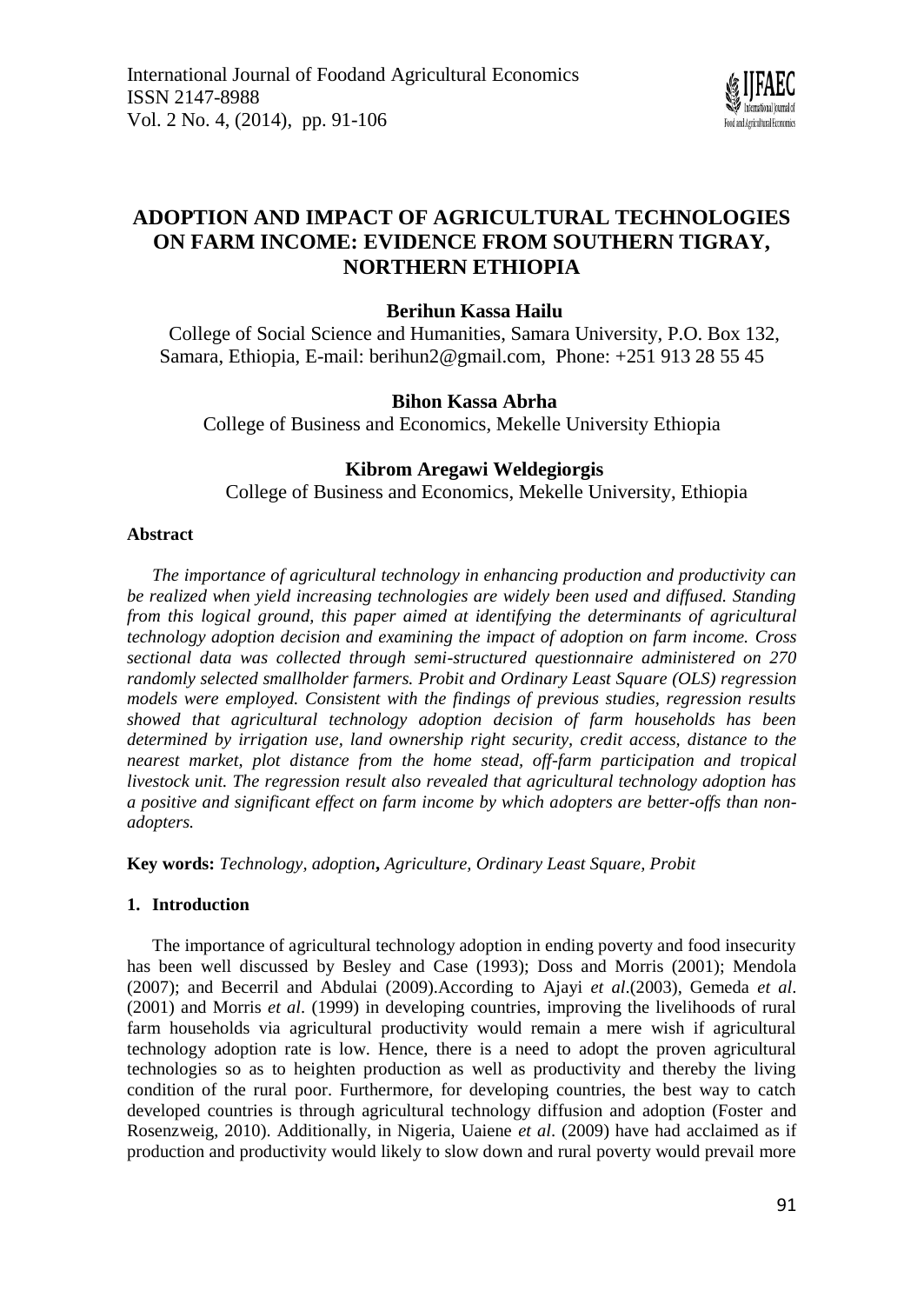if attention is not given to the use and adoption of agricultural technologies. Datt and Ravallion (1996) and Hossain (1992) have purported that, since the need of the rapidly growing population could not be meet by expanding the area under cultivation, developing, employing and disseminating yield increasing agricultural technologies is imperative. In their finding, Ibrahim *et al*. (2012) purport about the direct effect of technology adoption on the farmer's income resulting from higher yields and prices. In line with this thought, according to Besley and Case (1993) purport that, adoption of HYV has long been taken as a solution to heighten agricultural income and diversification.

Commensurately, agricultural productivity can be ensured either by producing higher per unit of land using agricultural inputs or by expanding the area under cultivation. Adoption and proper utilization of yield increasing technologies, in Asia, have resulted with what we call it Green Revolution (World Bank, 2008) where its replication in African countries is paramount importance for increasing productivity.

As part of developing countries in general and Sub-Saharan Africa in particular, Ethiopia is an agrarian country that predominantly relied on subsistence agriculture. According to Ministry of Finance and Economic Development (MoFED, 2003), since 1990s as a national strategy, Ethiopia has espoused Agricultural Development-Led Industrialization (ADLI) which predominantly advocates smallholder agriculture and their transformation in to commercial agriculture by employing agricultural technologies. Supporting this, Ministry of Agriculture and Rural Development (MoARD, 2010) inferred that majority of the country's total production is been produced by smallholder farmers; and the sector contributes 90% of the foreign earnings and 70% of the raw materials for industry. Although the sector contributes this much, due to insufficient rate of production and productivity, persistent poverty and drought are actually the main manifestations. To trim down and make poverty history, the country has designed and been implementing different poverty reduction papers including Sustainable Development and Poverty Reduction Program (SDPRP), the Plan for Accelerated and Sustained Development to End Poverty (PASDEP) and Growth and Transformation Plan (GTP).

Basing from the logical ground of limited arable land size and understanding the priceless importance of agricultural technologies, in Ethiopia, procurement and distribution of agricultural inputs more particularly HYVs and chemical fertilizer have been the central patterns of the above mentioned poverty reduction papers. Despite the relentless government and policy efforts, in Southern part of Tigray region particularly in Raya-Azebo and Raya-Alamata districts, employing these agricultural technologies is at its grass-root level and been employed reluctantly as has been reported by Bureau of Finance and Economic Development (BoFED,2011) of Tigray regional state in the final report of PASDEP. Far beyond this wellrecognized reluctant usage, in the districts, agricultural technology adoption rate is too slow where its impact on farm income is not well understood and exemplified. Therefore, the general objective of this paper is to identify the determinants of farm households' agricultural technology adoption decision and to examine the impact of adoption on farm income of Tigray region particularly in Raya-Azebo and Raya-Alamata districts.

### **2. Review of Related Literature**

Traditionally, according to Foster and Rosenzweig (1996) and Kohli and Singh (1997) agricultural technology adoption decision was seriously been determined by imperfect information, risk, uncertainty, institutional constraints, human capital, input availability and infrastructural problems. As a remedy for such traditional conception, Sasakawa Global 2000 (SG-2000) program is been in place and intended to work with smallholder farmers and their respective agriculture ministry's so as to increase agricultural production and productivity by employing agricultural technologies that could best keep soil fertility. The program has put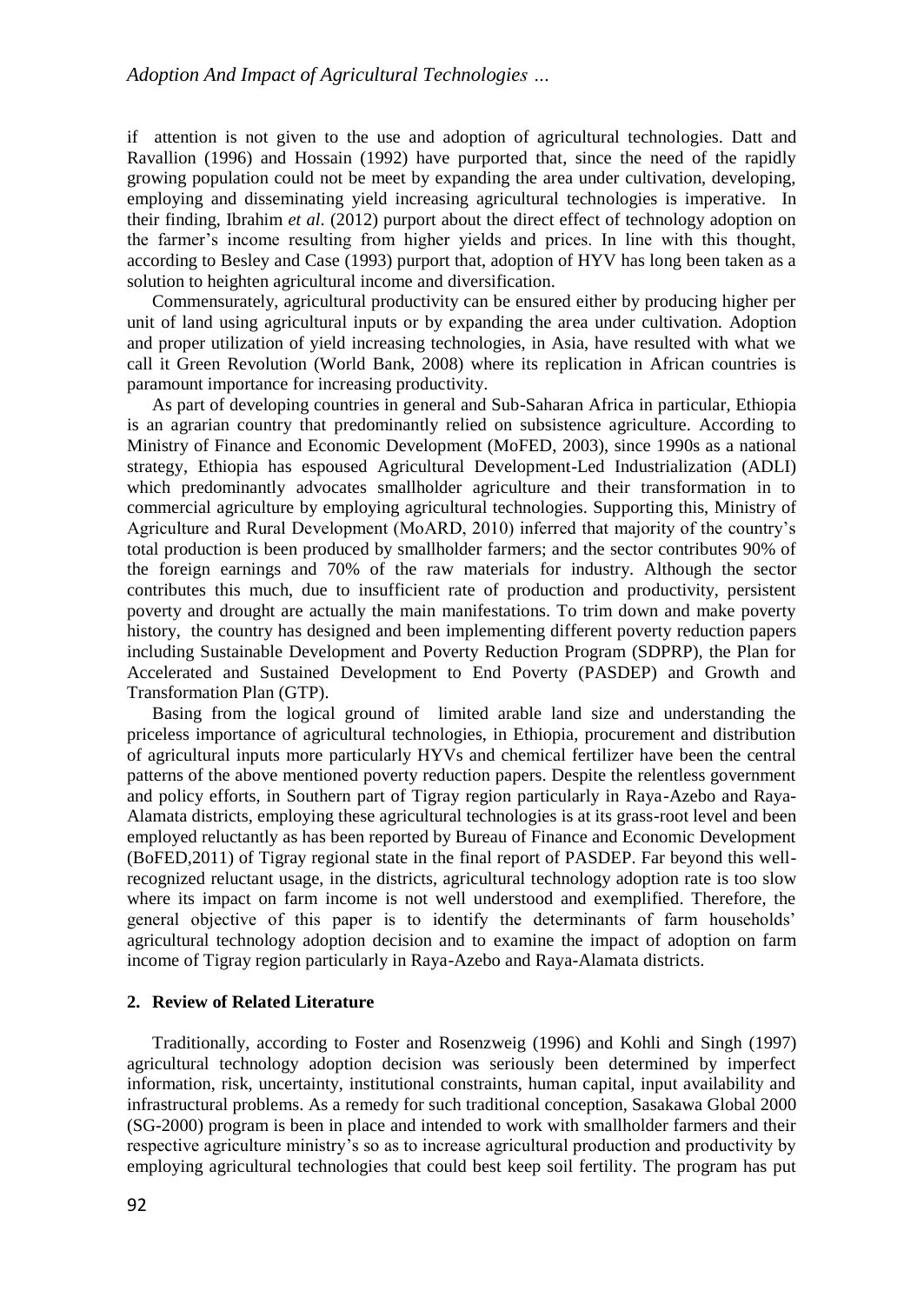farmers as the forerunners and drivers in adopting agricultural technologies and promotion of agricultural intensification. According to Crawford *et al*. (2005); Galiba *et al*. (1999); Nubukpo and Galiba (1999); Gakou *et al*. (1995); Brown and Addad (1994) and Smaling (1993) when soil degradation is rampant the program, SG- 2000, has obliged to use organic and mineral fertilizer as well as the natural phosphate; all to be backed by technological package options. Following the advent of SG- 2000, the determinants of agricultural technology adoption decision of farm households turned to be mainly social networks and learning (Bandiera & Rasul, 2002); and adoption would be in place through farmers' own and neighbors' experience (Foster & Rosenzweig, 1995).

In a certain country, chemical fertilizer adoption can be determined by economic, social, physical and technical aspects of farming (Abay & Assefa, 2004); and these aspects influence the type of crops to be grown and the production method to be used (Sassenrath Schneider *et al*. 2012). According to Yanggen *et al*. (1998), in Africa in general and SSA in particular, fertilizer use capacity is being determined by human capital (basic education, extension and health/nutrition); financial capital (income, credit and assets); basic services (infrastructure, quality controls and contract enforcement, information and government policies); yield response (biophysical environment, technology and extension) and input and output prices (structure conduct and performance of subsector, competition efficiency and equity). In Madagascar, according to Minten *et al*. (2006) chemical fertilizer adoption was determined by the financial capital (income and credit) and farmers' willingness to invest.

Similar with the findings of Solomon *et al*. (2011) in Malawi and Minten *et al*. (2006) in Madagascar, in Ethiopia, Samuel (2006) found that farmers are too reluctant to use chemical fertilizer as they believe it will damage the crop due to the erratic rain fall nature; poor marketing capabilities, high transportation costs, weak extension services, lack of credit and unpredictable rain fall (Wallace & Knausenberger, 1997).

Despite the priceless importance of HYV, in developing countries, according to Dixon *et al*. (2006), during 1988-2002, of the total 1700 released improved wheat varieties, small varieties have been adopted. Furthering the problem of adoption, in Mali, although there are varieties of yielding enhancing seeds, Christensen and Cook (2003) found as if farmers do prefer their indigenous seed mainly in transacting and exchanging with their neighbors. In Ethiopia, due to awareness problem about the vitality of HYV and in fear of keeping seeds without losing its originality, farmers prefer to adopt seeds that are already deformed, diseased, mixed origin and unmarketable (Eshetu *et al*., 2005); due to the in hospitability of the physical environment and poor market infrastructure network, HYV is considered as complimentary for indigenous seeds (Benin *et al*., 2003).

### **3. Methodology**

#### **3.1 Sampling Method and Data Collection**

A cross sectional primary data was collected through semi-structured questionnaire administered on 270 randomly selected smallholder farmers in 2013 cropping year; 172 and 98 households from Raya- Azebo and Raya-Alamata districts of Tigray region respectively. For validity of the data collection instrument and reliability of the collected data, purposefully, the questionnaire was pre-tested and pilot study was conducted. Primary data was supplemented by interview, focus group discussion and secondary data from the bureau of agriculture and finance and economic development. The research used a multi stage stratified random sampling method. Firstly, districts that are conducive for agriculture were selected purposively by the overall researchers' affiliation to the study area. Secondly, of the total 29 sub-districts, four sub-districts were selected randomly. Thirdly, eleven villages were selected proportionally where sub-districts with larger number of villages were given more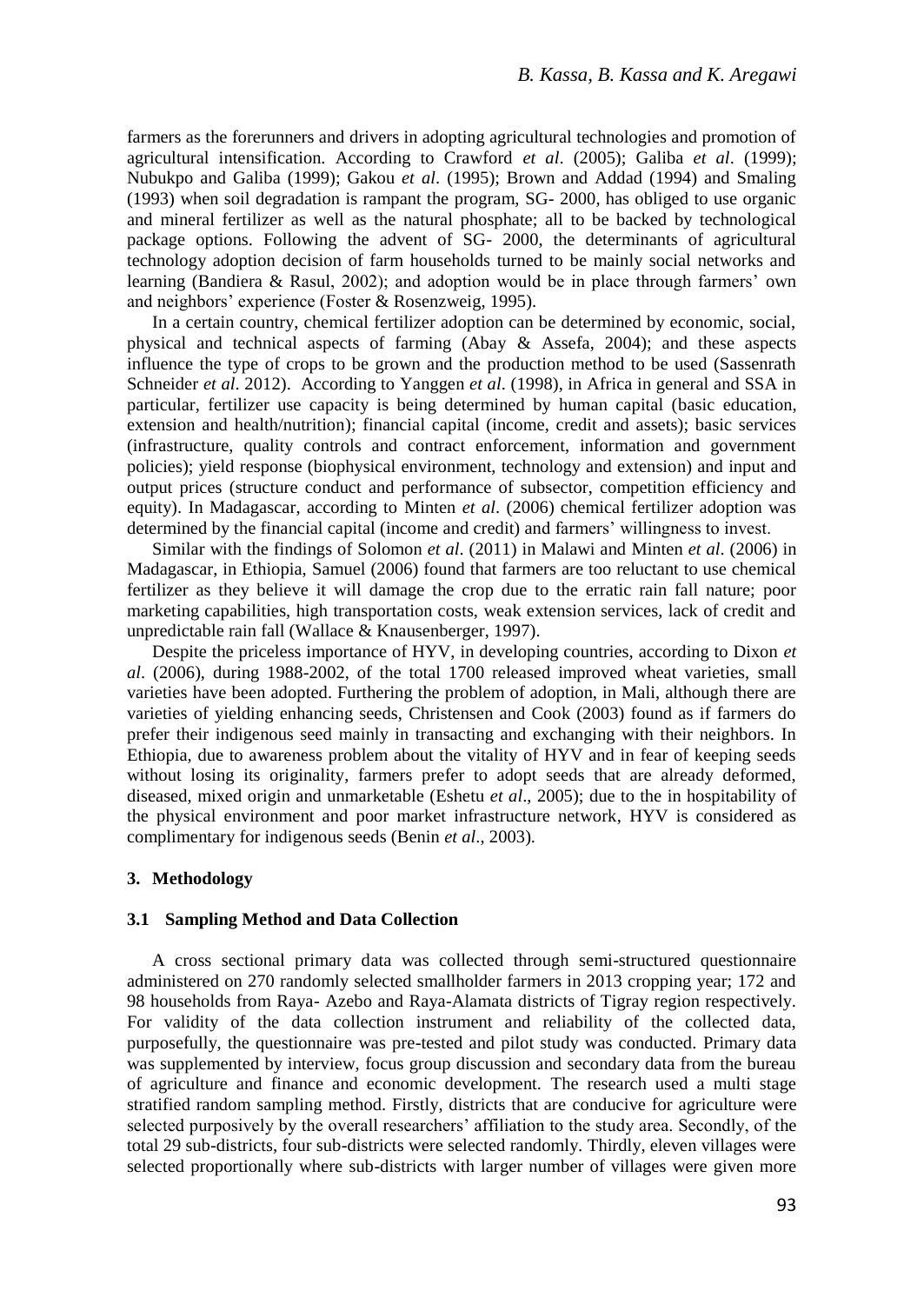weight. Fourthly, villages' sample size was determined proportionally from the already defined sample size from which adopters and non-adopters were identified; and finally, final respondents were selected randomly from the list of the farm households from each targeted villages; where its detail is described in table 1 below.

| No | Sub-district | Population size | Sample Size |              |            | Total      |     |
|----|--------------|-----------------|-------------|--------------|------------|------------|-----|
|    |              | Adopters        |             | Non-Adopters |            |            |     |
|    |              |                 | Fertilizer  | <b>HYV</b>   | Fertilizer | <b>HYV</b> |     |
|    | Bala-Ulaga   | 2164            | 25          | 15           | 38         | 48         | 63  |
|    | Kukufito     | 3784            | 17          | 34           | 92         | 75         | 109 |
| 3  | Lemeat       | 1697            | 10          | 23           | 39         | 26         | 49  |
| 4  | Tao          | 1697            | 20          | 21           | 29         | 28         | 49  |
|    | Total        | 9342            | 72          | 93           | 198        | 177        | 270 |

**Table 1.Targeted Sub-Districts, Their Total Population and the Sample Size Taken**

**Source:** Own Computation, 2014

### **3.2 Theoretical Model and Empirical Specification**

In this paper, regardless of the intensity and quantity of technologies being used, a farmer was taken as an adopter if he or she sows any improved seed and uses chemical fertilizer; either independently or together with their indigenous seeds and manure. The dependent variable, technology adoption, has a binary nature taking the value of 1 for adopters (chemical fertilizer and HYV independently) and 0 for non-adopters. In this regard an econometric model employed while examining probability of farm households' agricultural technology adoption decision was the probit model. Often, probit model is imperative when an individual is to choose one from two alternative choices, in this case, either to adopt or not to adopt chemical fertilizer and HYV. Hence, an individual *i* makes a decision to adopt chemical fertilizer and HYV if the utility associated with that adoption choice  $(V_{ij})$  is higher than the utility associated with decision not to adopt  $(V_{0i})$ . Hence, in this model there is a latent or unobservable variable that takes all the values in (-∞, +∞). According to Koop (2003) these two different alternatives and respective utilities can be quantified as:  $Y_i^* = V_{i}$  $-V_{0i}$  and the econometric specification of the model is given in its latent as:

$$
Y_i = \begin{cases} I, Y^*_{i} \geq 0 \\ 0, Y^*_{i} \leq 0 \end{cases} \tag{1}
$$

Where  $Y_i$  takes the value of One (1) for adopters and Zero (0) for non-adopters.

$$
Y_{i}^{*} = X_{i}\beta_{i} + u_{i} \tag{2}
$$

Where  $u/x$  is a normally distributed error term.

From this unobserved or latent model specification, therefore, the utility function depends on household specific attributes *X* and a disturbance term (*u*) having a zero mean:

$$
U_{i1}(X) = \beta_1 X_i + u_{i0} \text{ for adopters}
$$
 (3)

As utility is random, the *i*th household will adopt if and only if  $U_{i1} > U_{i0}$ . Thus, for the household *i*, the probability of adoption is given by: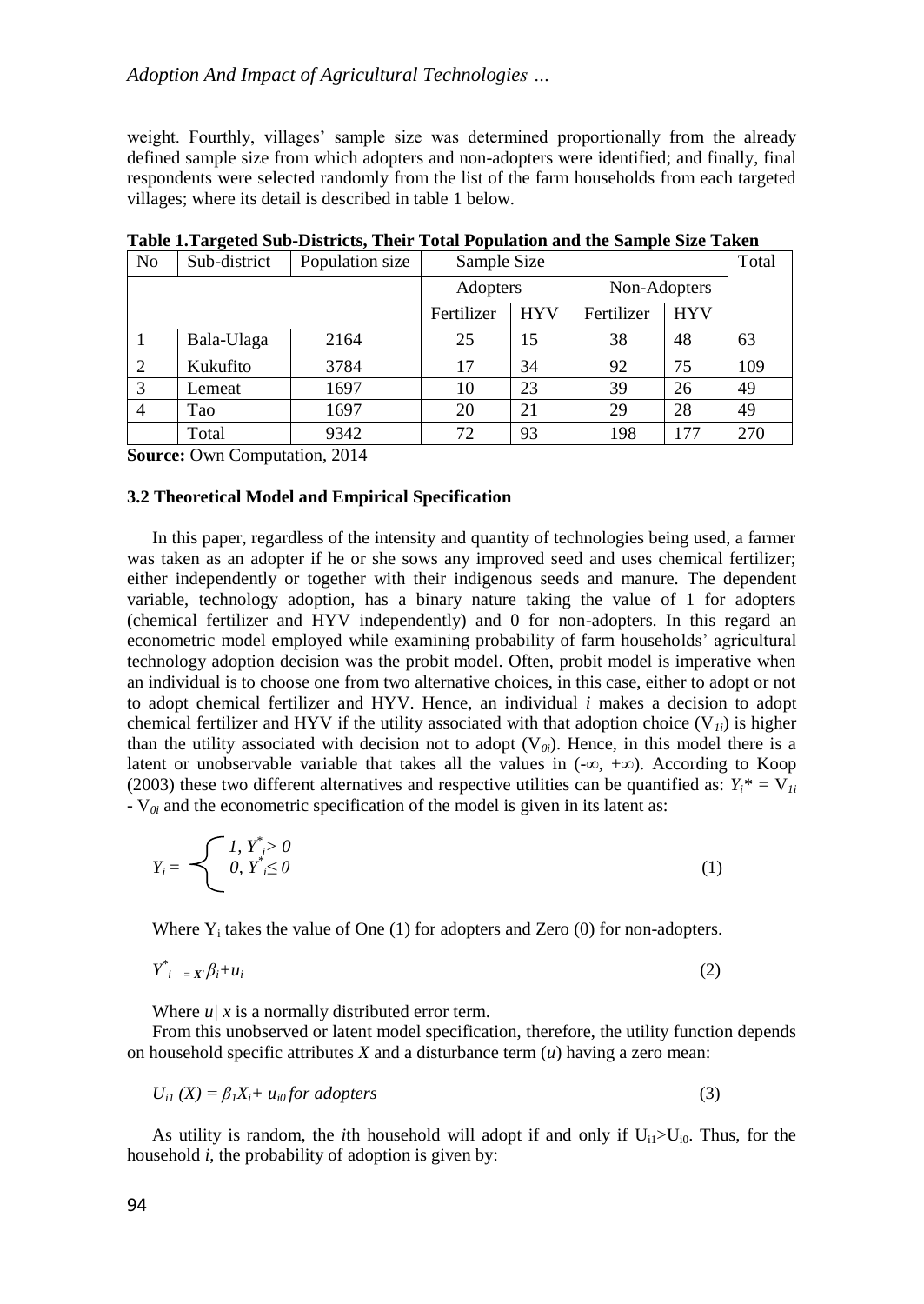| $P(1) = P(U_{ii} > U_{i0})$                              | (4) |
|----------------------------------------------------------|-----|
| $P(1) = P(\beta_1 X_1 + u_{i1} > \beta_0 X_i + u_{i0})$  | (5) |
| $P(1) = P (u_{i0} - u_{i1} < \beta_1 X_i - \beta_0 X_i)$ | (6) |
| $P(1) = P (u_i < \beta X_i)$                             |     |
| $P(Y_i=1) = \varphi(-X_i\beta/\sigma)$                   | (8) |

Where: *P(1)* is the probability of adopting chemical fertilizer and *HYV*

 $\varnothing$  is the cumulative distribution function of the standard normal distribution.

 $\beta$  is the parameters that are estimated by maximum likelihood

x′ is a vector of exogenous variables that explains adoption of chemical fertilizer and *HYV*(e.g. age of household head, sex of the household head, education, membership to an agricultural association, access to credit, etc). Therefore, on the basis of the two dependent variables indicated: chemical fertilizer and *HYV*, probit model was applied independently for each binary dependent variable; given below.

*CHEMFERTADOPT*= $\delta_0 + \delta_1$ *GEN*  $+ \delta_2$ *AGE*  $+ \delta_3$ *EDUC*  $+ \delta_4$ *LANDSZ*  $+ \delta_5$ *PLTDIST* $+ \delta_6$ *DISM*  $RKT + \delta_7$  *OFFFARM*  $+\delta_8$  *IRRIG*  $+\delta_9$  *LANDOWN*  $+\delta_{10}$  *CREDIT*  $+\delta_{11}$  *EXTENS*  $+\delta_{12}$  *ASSOCI*  $+\delta$  $T_LJ^T\mathcal{I}L\mathcal{U} + \varepsilon_i$  (9)  $HYVADOPT=\delta_0+\delta_1GEN+\delta_2GE+\delta_3EDUC+\delta_4LANDSZ+\delta_5PLTDIST+\delta_6DISMRKT$  +  $\delta_7$  *OFFFARM*  $+\delta_8$  *IRRIG*  $+\delta_9$  *LANDOWN*  $+\delta_{10}$  *CREDIT*  $+\delta_{11}$  *EXTENS*  $+\delta_{12}$  *ASSOCI*  $+\delta_{13}$  *TL* 

 $U \neq \varepsilon_i$  (10)

Where: *CHEMFERTADOPT* is a dependent variable indicating for probability of chemical fertilizer adoption; and

*HYVADOPT* is a dependent variable representing the probability of High Yielding Variety adoption.

Given the above two dependent variables (chemical fertilizer and HYV adoption), to estimate the magnitude of parameters or variables basically to put clearly the percentage probability of adoption, marginal effect of variables was calculated (see table 3 for marginal effect results). Marginal effect of a variable is the effect of unit change of that variable on the probability of

 $P(Y = 1/X = x)$ , given that all other variables are constant. The marginal effect is expressed as:

$$
\frac{\partial P(Yi=1/Xi)}{\partial Xi} = \frac{\partial E(Yi/Xi)}{\partial Xi} = \varphi(X_i\beta)\beta
$$
\n(11)

On the other hand, to examine the impact of agricultural technology adoption on farm income, Ordinary Least Square (OLS) regression model was employed. The rationale was due to the continuous nature of the dependent variable, farm income. Furthermore, according to Gujarati (2006), with the assumption of classical linear model, OLS estimators are with unbiased linear estimators with minimum variance and hence they are Best Linear Unbiased Estimators. Hence, its specification is given below using similar independent variables used and described in the probit model above.

$$
Y = \beta_0 + \beta i X i + U_i \tag{12}
$$

Where: *Y* is the dependent variable (farm income), *X*i is a vector of explanatory variables,  $β*i*$  is a vector of estimated coefficient of the explanatory variables (parameters) and  $u_i$ indicates disturbance term which is assumed to satisfy all OLS assumptions (Gujarati, 2006).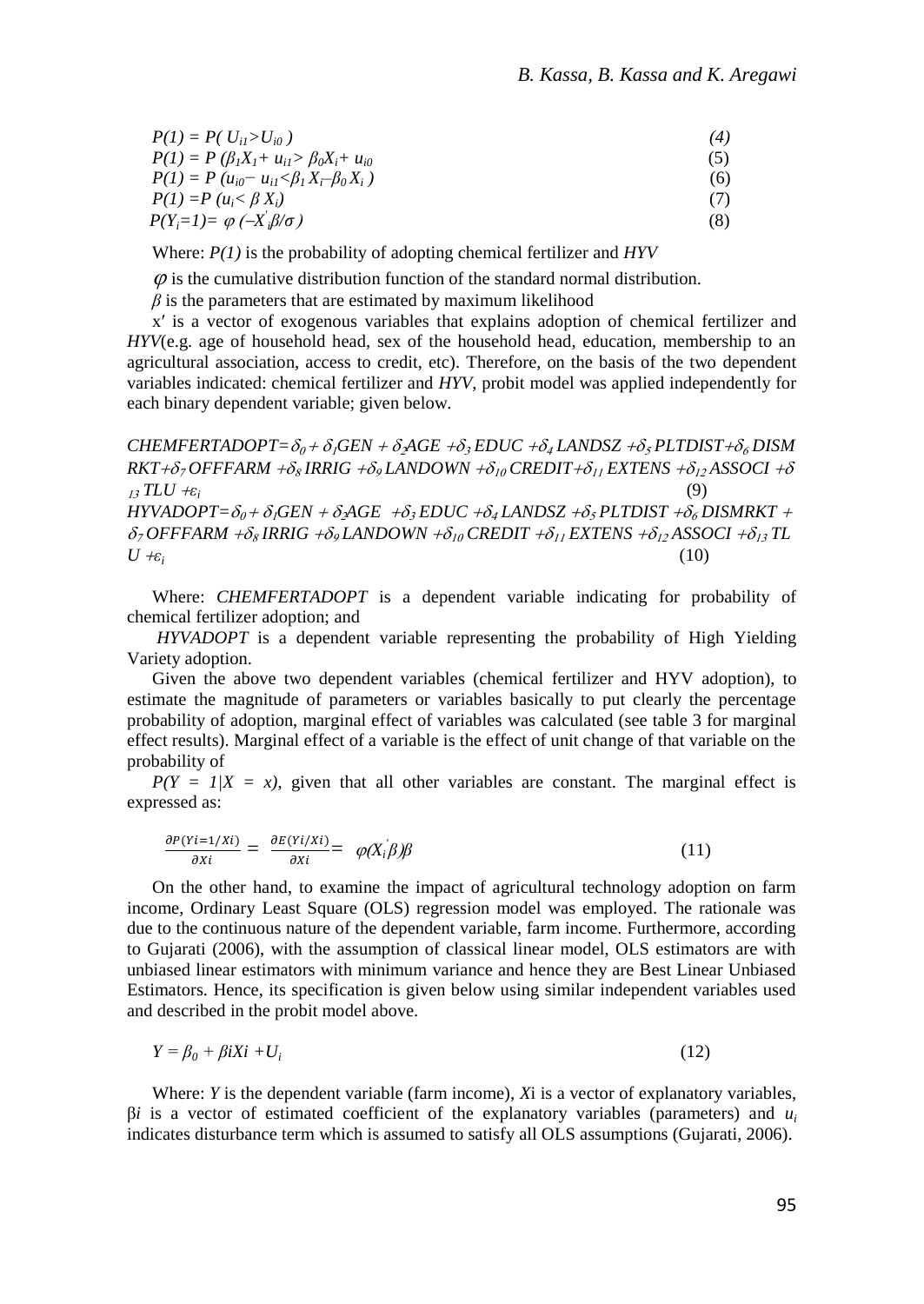*Farminc=β0 + β<sup>1</sup> GEN +β<sup>2</sup> AGE + β3 EDUC + β<sup>4</sup> LANDSZ +β<sup>5</sup> PLTDIST + β6DISMRKT +β<sup>7</sup> OFFFARM +β<sup>8</sup> IRRIG + β<sup>9</sup> LANDOWN + β<sup>10</sup> CREDIT + β<sup>11</sup> EXTENS+ β<sup>12</sup> ASSOCI+*   $B_{13}$   $TLU + ui$ 

Where: Farminc=Continuous dependent variable indicating farm income

## **3.2.1. Description of Variables used in the Analysis (both in Probit and OLS models)**

The variables used in the analysis and their theoretical expectations about the sign and magnitude of these variables on the adoption decision of agricultural technologies more particularly chemical fertilizer and HYV as well as its impact on farm income are discussed below. These variables were chosen based on the available literature reviewed.

**Gender of household head (GEN):** It is a dummy variable 1 if gender of the household head is male and 0 otherwise. Male-headed households would have better opportunity to adopt both chemical fertilizer and HYV since they are exposed to new information and tend to be risk takers (Adebiyi & Okunlola, 2013). In such instances, negative sign was hypothesized while adopting chemical fertilizer due to their reluctant behavior and higher probability of adopting manure as a proxy for chemical fertilizer; whereas positive coefficient was expected for HYV adoption.

**Age of household head (AGE):** It is a continuous variable measured in numbers; as age increases households' probability of adopting chemical fertilizer and HYV were expected to decrease; where younger farmers were expected to adopt unlike elder farmers. The coefficient hypothesized in the final result both for chemical fertilizer and HYV was negative.

**Education (EDUC):** It is a continuous variable measured in number of years of schooling; where the educated farmers are believed to acquire, analyze and evaluate information on different agricultural inputs and market opportunities. Positive was the coefficient expected from the final result both for chemical fertilizer and HYV adoption.

Land Size (LANDSZ): This is a continuous variable measured in hectare. Those with large land size could use chemical fertilizer and HYV mainly to increase productivity. On the other hand, those with large land size could not be in a position to adopt chemical fertilizer since they could use fallowing system. Besides, large land size holders may not use HYV so long they could use their own indigenous seed. On the other side of the coin, small land size holders may use chemical fertilizer and HYV so as to heighten production and productivity and thereby satisfy their annual household consumption needs. Hence, the coefficient was not determined or hypothesized in prior.

**Plot Distance (PLTDIST):** It is a continuous variable measured in minutes walking; as plot is far away from the homestead, the less will be on time plot preparation, weed, harvest and input utilization and then less will be farm income (Minale *et al*., 2012). Hence, farmers will be less probable to adopt chemical fertilizer and HYV. As a result, negative coefficient was hypothesized from the final probit estimation result.

**Distance to the nearest market (DISMRKT):** This is a continuous variable measured in kilo meters; and the longer the distance of farmers' residence to the nearest market, the improbable will be their adoption decision for chemical fertilizer and HYV. Hence, negative sign was expected from the final probit estimation result.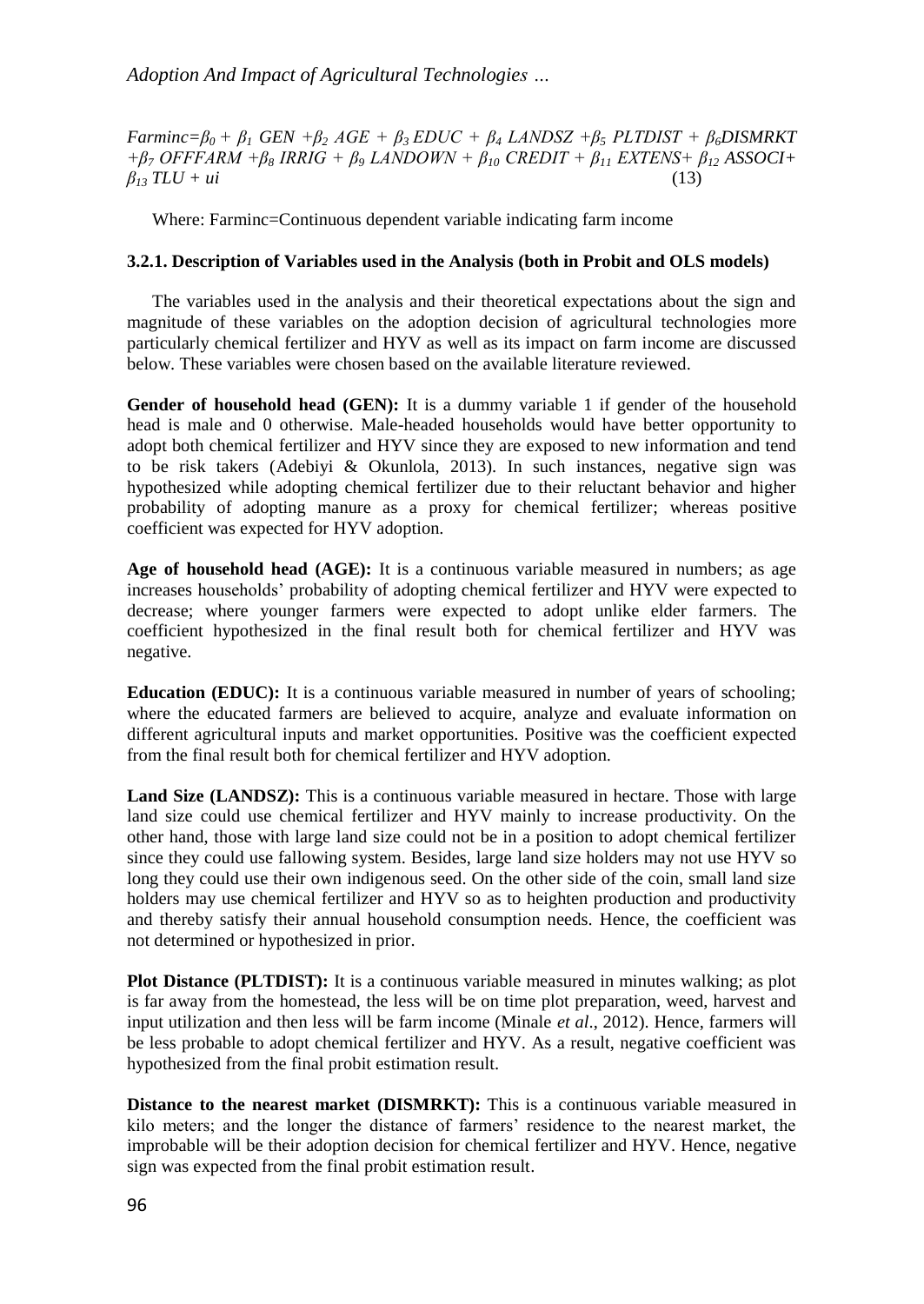**Off-Farm Participation (OFFFARM):** It is a dummy variable representing 1if a household head participates in off-farm activities and 0 otherwise. Participating in off-farm activities can solve liquidity problem while intending to purchase chemical fertilizer and HYV. Due to this positive coefficient was hypothesized in the final estimation result both for chemical fertilizer and HYV adoption decision.

**Irrigation Use (IRRIG):** It is a dummy variable 1 if farm households did use irrigation practices and irrigation water 0 otherwise. If there is irrigation water, farm households would be probable to adopt chemical fertilizer and HYV since the presence of water can best be taken as guarantee for crop failure and the resultant shock. Hence, both for chemical fertilizer and HYV adoption, positive sign was expected from the final probit estimation result.

**Land Ownership (LANDOWN):** It is a dummy variable 1 if farm households have land ownership right and certified for that0 otherwise. If farm households do have ownership right and certificate, they tend to purchase and adopt both chemical fertilizer and HYV; on the other hand, if they do not have ownership right, they become reluctant to adopt and incur a cost for chemical fertilizer and HYV. Hence, for these two different independent variables, positive coefficient was expected from the final probit estimation result.

**Access to Credit (CREDIT):** It is a categorical variable; representing 1 if household has had credit access and 0 otherwise. Credit access reduces liquidity problems that household could face while intending to purchase agricultural inputs; and hence paves the way for timely application of inputs thereby increase the overall productivity and farm income (Mpawenimana, 2005). Hence, from the final estimation result, access credit was expected to have a positive sign both for chemical fertilizer and HYV adoption decision.

**Extension Agents' Contact (EXTENS):** It is a categorical variable representing 1 if households were visited by extension agents and 0 otherwise. Farmers' visited by extension agents are believed to be exposed for different, new, updated information used to adopt chemical fertilizer and HYV thereby increase and double agricultural production that finally could increase farm income (Wondimagegn *et al.*, 2011). Hence, both for chemical fertilizer and HYV adoption decision, extension agents' contact was expected to have a positive sign or coefficient from the final probit estimation result.

**Membership to an Association (ASSOCI):** It is a categorical variable; 1 represents if a household was a member of a certain farmers' association or cooperatives and 0 otherwise. Membership to an association let farmers to access inputs easily with an affordable price that is pertinent to increase agricultural production and thereby farm income (Uwagboe *et al.*, 2012 and Tewodaj *et al.*, 2009). Hence, farmers can easily adopt chemical fertilizer and HYV on time through an affordable price as well as through credit that will be returned back soon after harvesting. Due to this, while determining chemical fertilizer and HYV, membership to an association was expected to have a positive coefficient.

**Tropical Livestock Unit (TLU):** It is a continuous variable measured in number; where those who possess a flock of TLU were expected to adopt chemical fertilizer and HYV better than the have-nots. The presence of tropical livestock unit can solve the liquidity problem that farm households could face while intending to purchase and adopt chemical fertilizer and HYV. Hence, both for chemical fertilizer and HYV adoption decision, positive were the coefficients expected from the final probit estimation result.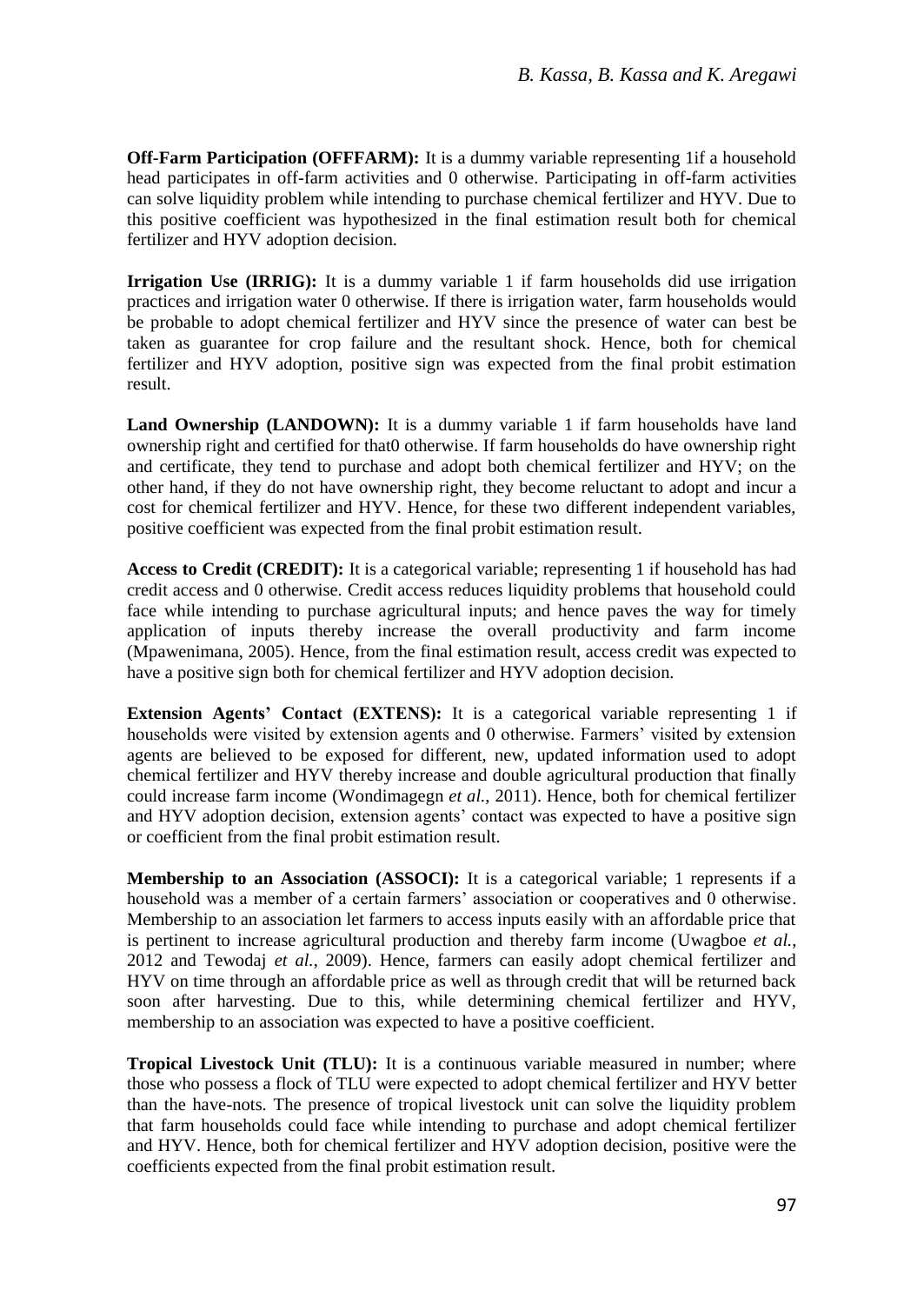## **4. Results and Discussion**

It is believed that demographic characteristics of sampled households, tabulated in table below, are pertinent in providing insights and a hunch about the general features of an area under investigation.

| Variables             | Non-adopters   |                | Adopters       |                |  |
|-----------------------|----------------|----------------|----------------|----------------|--|
|                       | Fertilizer     | <b>HYV</b>     | Fertilizer     | <b>HYV</b>     |  |
|                       | $(N=198)$      | $(N=177)$      | $(N=72)$       | $(N=93)$       |  |
|                       | Mean $(SD)$    | Mean $(SD)$    | Mean (SD)      | Mean (SD)      |  |
| $GEN(1=Male)$         | 0.753(0.433)   | 0.797(0.404)   | 0.889(0.316)   | 0.774(0.420)   |  |
| <b>ADE</b>            | 43.313(9.975)  | 45.627(11.072) | 48.375(10.946) | 42.828(8.972)  |  |
| <b>EDUC</b>           | 1.106(2.073)   | 0.779(1.676)   | 0.681(1.287)   | 1.398(2.227)   |  |
| <b>LANDSZ</b>         | 1.492(0.684)   | 1.493(0.678)   | 1.5(0.643)     | 1.497(0.661)   |  |
| <b>PLTDIST</b>        | 36.414(22.001) | 33.927(20.386) | 32.153(17.579) | 37.849(21.911) |  |
| $LANDOWN(1=Yes)$      | 0.944(0.231)   | 0.949(0.220)   | 1.000(0)       | 0.978(0.146)   |  |
| $IRRIG(1=Yes)$        | 0.258(0.438)   | 0.158(0.366)   | 0.222(0.419)   | 0.419(0.496)   |  |
| $CREDIT(1=Yes)$       | 0.364(0.482)   | 0.277(0.449)   | 0.388(0.491)   | 0.548(0.500)   |  |
| $EXTENS(1=Yes)$       | 0.798(0.403)   | 0.825(0.381)   | 0.903(0.298)   | 0.828(0.379)   |  |
| $ASSOCI(1=Yes)$       | 0.646(0.558)   | 0.582(0.589)   | 0.5(0.581)     | 0.656(0.521)   |  |
| <b>DISMRKT</b>        | 23.520(12.522) | 26.367(13.049) | 26.889(14.208) | 20.709(12.294) |  |
| <b>TLU</b>            | 5.288(3.815)   | 5.346(3.823)   | 6.166(4.449)   | 5.858(4.332)   |  |
| $OFFARM(1=Yes)$       | 0.717(0.452)   | 0.729(0.446)   | 0.861(0.348)   | 0.806(0.397)   |  |
| Crop yield in quintal | 11.308(6.675)  | 10.616(6.846)  | 22.451(9.491)  | 21.253(8.459)  |  |

**Table 2. Descriptive Statistics of Variables Used in Regression Analysis and Some Major Ones.**

**Source:** Own Survey Result, 2014 SD; Standard deviations (Values in bracket are standard deviations)

As it can be seen in table 2 above, 73.33% and 65.56% of the sample respondents were, respectively, chemical fertilizer and HYV non-adopters. Besides, Tropical Livestock Unit (TLU) that households do possess and off-farm activities participation status vividly shows as if both chemical fertilizer and HYV adopter are much better than their counter parts in wealth and the resultant off-farm participation and income diversification. While comparing the two groups in their respective crop yield measured in quintal, adopters have a much better yield that can best be taken as an important contribution of chemical fertilizer and HYV.

### **4.1 Determinants of Agricultural Technology adoption Decision of Farm Households**

As already have indicated in model specification part, there are two dependent variables (adoption of Chemical Fertilizer and adoption of HYV) where similar independent variables have been indentified and used. Before rushing to econometric estimation<sup>1</sup> and result display, different econometric assumptions were tested. In cross sectional data set, expecting and facing multicollinearity and hetroscedasticity problems is very much common. To check and address multicollinearity problem, pair-wise correlation matrix was made that could let to drop some of the variables that really show a serious multicollinearity problem. Besides, as a proxy and solution for Brush Pagan test (hettest) of detecting heteroscedasticity problem,

 $\overline{\phantom{a}}$ 

<sup>&</sup>lt;sup>1</sup>The econometric software Stata version 11 was used to estimate empirical models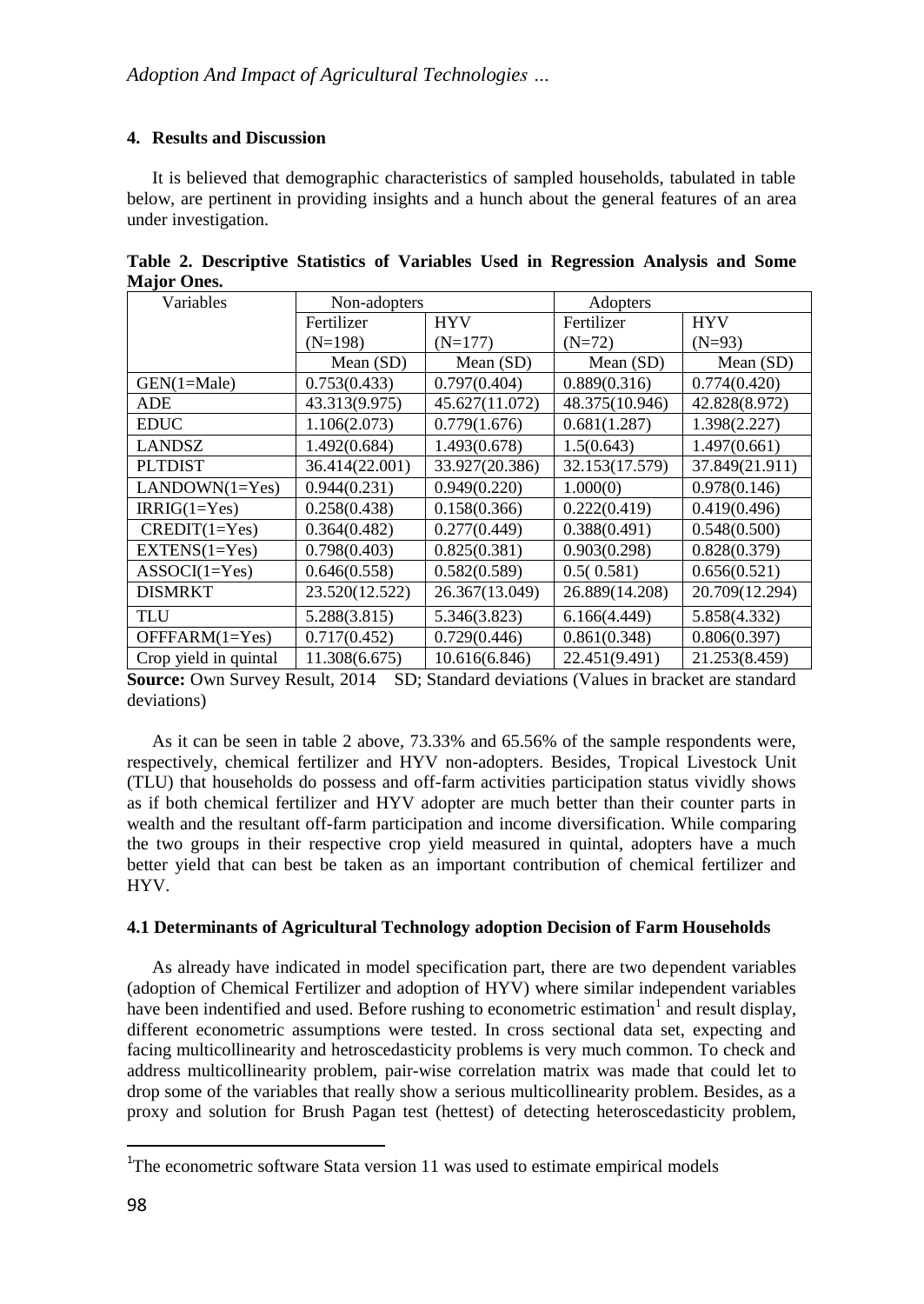robust standard error calculation of probit model was made. Besides, as for Ordinary Least Square regression model, Variance Inflation Factor (VIF) was employed to test the presence of multicollinearity problem among independent variables. Secondly, the inclusion and exclusion of irrelevant and relevant variables respectively were tested by link and OV (Omitted Variable) tests. Thirdly, hetroscedasticity problem was tested by using Breusch-Pagen test (hettest), unfortunately unequal variance was detected; as a remedy, therefore, robust standard error calculation was used. Estimate of the probit model for the two dependent variables and Marginal effects after probit estimation is depicted in table 3 below.

The regression result show that gender, land ownership, irrigation use, access to credit, contact with extension agents and participation in off-farm activities have positive and significant relationship with chemical fertilizer adoption decision while plot distance from the home stead, distance to the nearest market and TLU carried a negative sign indicating their negative relation with chemical fertilizer adoption decision. Likewise, for HYV adoption, positive and significant relationship was found with land ownership, access to credit facilities, irrigation use and TLU where as age and distance to the nearest market carries a negative sign.

Implication of gender on fertilizer adoption is positive and statistically significant at 1% level. Male headed households, citrus paribus, have 15.5% higher probability of participation than female headed households. In fact, in the study districts, letting females to be a household head is not yet well developed and recognized. Consequently, female headed households mostly are those who are widowed and divorced. In such instances, beside the cultural factors, their probability of adopting fertilizer becomes negligible. Despite this, as the result reveals, gender could not be a factor for HYV adoption decision of farm households. The overall finding is consistent with the findings of Adebiyi and Okunlola (2013); Menale *et al.* (2012); Chiputwa *et al*. (2011) Datar and Del Carpio (2009) and Abay and Assefa (2004). Although age was not found to be a determinant factor of chemical fertilizer adoption, statistically, it was found to be significant at 5% level and negatively related with HYV adoption decision. Hence, as age increases by one year, citrus paribus, the probability of HYV adoption decision of farm households would decrease by 0.07%. The possible interpretation here is, as age increases, farm households would become too reluctant and conservative in adopting new seed varieties and do prefer their indigenous seeds.

Plot distance from the home stead, though not determining HYV adoption decision, was found to be negatively related with the probability of chemical fertilizer adoption decision and it was statistically significant at 5% significance level. Accordingly, as plot distance increases by one minute, the probability of adopting chemical fertilizer would decrease by 0.02%. The far remote the plot from the homestead, the lesser would be the probability of agricultural input utilization. The prior hypothesized coefficient was negative and the hypothesis is not rejected at 5% significance level. The finding is in line with the findings of Menale *et al.* (2012) in rural parts of Tanzania where input adoption and farm income decreases as plot distance increases.

Land ownership status of farm households was found to be statistically significant in determining adoption decision of both chemical fertilizer and HYV at 10% significance level. The magnitude of positive sign show that, those who are certified and whose land ownership status is secured, keeping other things constant, have 20.9% and 25.3% higher probability of adopting, respectively, chemical fertilizer and HYV unlike their counterparts. Possibly, owning an arable land could best be taken as a prerequisite to adopt and employ agricultural technologies since farmers could incur a cost. Being a rational decision makers, while incurring a cost for technologies, farmers want totally to employ technologies within their own land where the final crop yield could not be shared and sub-divided which is too common in sharecropping system.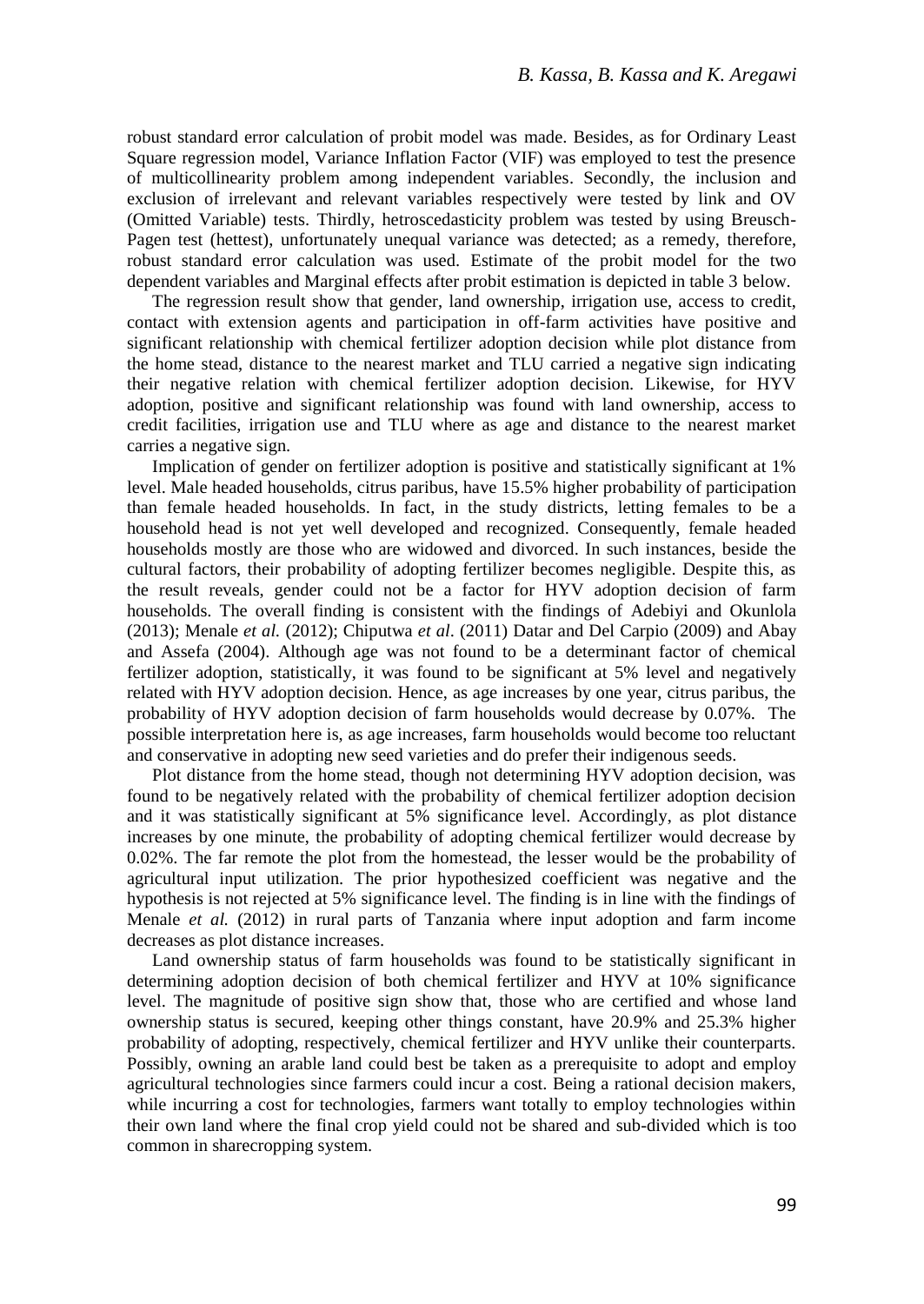| Variables                                                                         | <b>Chemical Fertilizer</b> |           |                      |                                                                                             | <b>HYV</b>                                      |       |                      |                    |
|-----------------------------------------------------------------------------------|----------------------------|-----------|----------------------|---------------------------------------------------------------------------------------------|-------------------------------------------------|-------|----------------------|--------------------|
|                                                                                   | Coef.                      | <b>SE</b> | P> z                 | Margin<br>al<br>Effect                                                                      | Coef.                                           | SE    | P >  z               | Marginal<br>Effect |
| Gender                                                                            | 0.068                      | 0.256     | $0.008^*$            | 0.155                                                                                       | 0.231                                           | 0.225 | 0.305                | 0.079              |
| Age                                                                               | 0.019                      | 0.012     | 0.109                | 0.003                                                                                       | $-0.019$                                        | 0.009 | $0.039$ <sup>*</sup> | $-0.007$           |
| Education                                                                         | $-0.057$                   | 0.056     | 0.304                | $-0.010$                                                                                    | 0.018                                           | 0.049 | 0.705                | 0.006              |
| Farm size                                                                         | $-0.038$                   | 0.209     | 0.856                | $-0.007$                                                                                    | $-0.128$                                        | 0.154 | 0.406                | $-0.046$           |
| Plot distance                                                                     | $-0.012$                   | 0.006     | $0.038$ *            | $-0.002$                                                                                    | 0.002                                           | 0.004 | 0.583                | 0.001              |
| Landownership                                                                     | 0.078                      | 0.466     | 0.094                | 0.209                                                                                       | 0.969                                           | 0.525 | 0.065                | 0.253              |
| <b>Irrigation Use</b>                                                             | 0.660                      | 0.306     | 0.031                | 0.098                                                                                       | 0.629                                           | 0.196 | $0.001$ <sup>*</sup> | 0.236              |
| Access<br>to<br>Credit                                                            | 0.471                      | 0.253     | 0.062                | 0.099                                                                                       | 0.671                                           | 0.189 | 0.000                | 0.245              |
| Contact<br>to<br>Extension<br>Workers                                             | 0.497                      | 0.277     | $0.073$ *            | 0.111                                                                                       | $-0.143$                                        | 0.023 | 0.545                | $-0.052$           |
| Membership to<br>an association                                                   | $-0.140$                   | 0.215     | 0.513                | $-0.026$                                                                                    | 0.09                                            | 0.174 | 0.588                | 0.034              |
| Distance to the<br>nearest market                                                 | $-0.023$                   | 0.011     | $0.039***$           | $-0.004$                                                                                    | $-0.026$                                        | 0.008 | $0.001***$           | $-0.009$           |
| Tropical<br>Livestock Unit                                                        | $-0.007$                   | 0.047     | $0.091$ <sup>*</sup> | $-0.016$                                                                                    | 0.060                                           | 0.027 | 0.027                | 0.022              |
| Off-farm<br>participation                                                         | 1.553                      | 0.241     | 0.000                | 0.418                                                                                       | 0.006                                           | 0.218 | 0.781                | 0.021              |
| $_{\text{Cons}}$                                                                  | $-2.052$                   | 0.744     | 0.006                |                                                                                             | $-0.702$                                        | 0.681 | 0.302                |                    |
| Log likelihood = $-85.115526$<br>Number of $obs = 270$<br>LR chi $2(13) = 102.74$ |                            |           |                      | likelihood<br>$-144.52546$<br>Log<br>$=$<br>Number of $obs = 270$<br>LR chi $2(13) = 58.68$ |                                                 |       |                      |                    |
| $Prob > chi2 = 0.0000$<br>Pseudo $R2 = 0.374$                                     |                            |           |                      |                                                                                             | Prob > chi $2 = 0.0000$<br>Pseudo $R2 = 0.1687$ |       |                      |                    |

**Table 3.Determinants of Agricultural Technology Adoption Results from Probit Model.**

**Source:** Own Estimation Result, 2014 asterisks\*, \*\*and\*\*\* significant at 10, 5 and 1 % respectively. SE; Standard Error

Presence of irrigation practices and irrigation use was found to be statistically significant in determining adoption of chemical fertilizer and HYV, respectively, at 5 and 1% significance level. Farmers who have an irrigable land and who use irrigation water, keeping other things constant, have 9.8% and 23.6% higher probability of adopting chemical fertilizer and HYV unlike their counter parts respectively. Farmers' reluctance in adopting agricultural technologies mainly steams from erratic nature of rain fall and lack of irrigation water where the technology is in question for increasing yield rather believed to damage the productive potential of crops sown. Due largely to this reason, if farmers get irrigable water, their probability of adopting the intended technology was found to be high.

It is worth to note that, access to credit is one best option whereby smallholders could be instigated in diversifying their economic base; and it is statistically significant at 10% and 1% significance level, respectively, in determining the adoption decision of chemical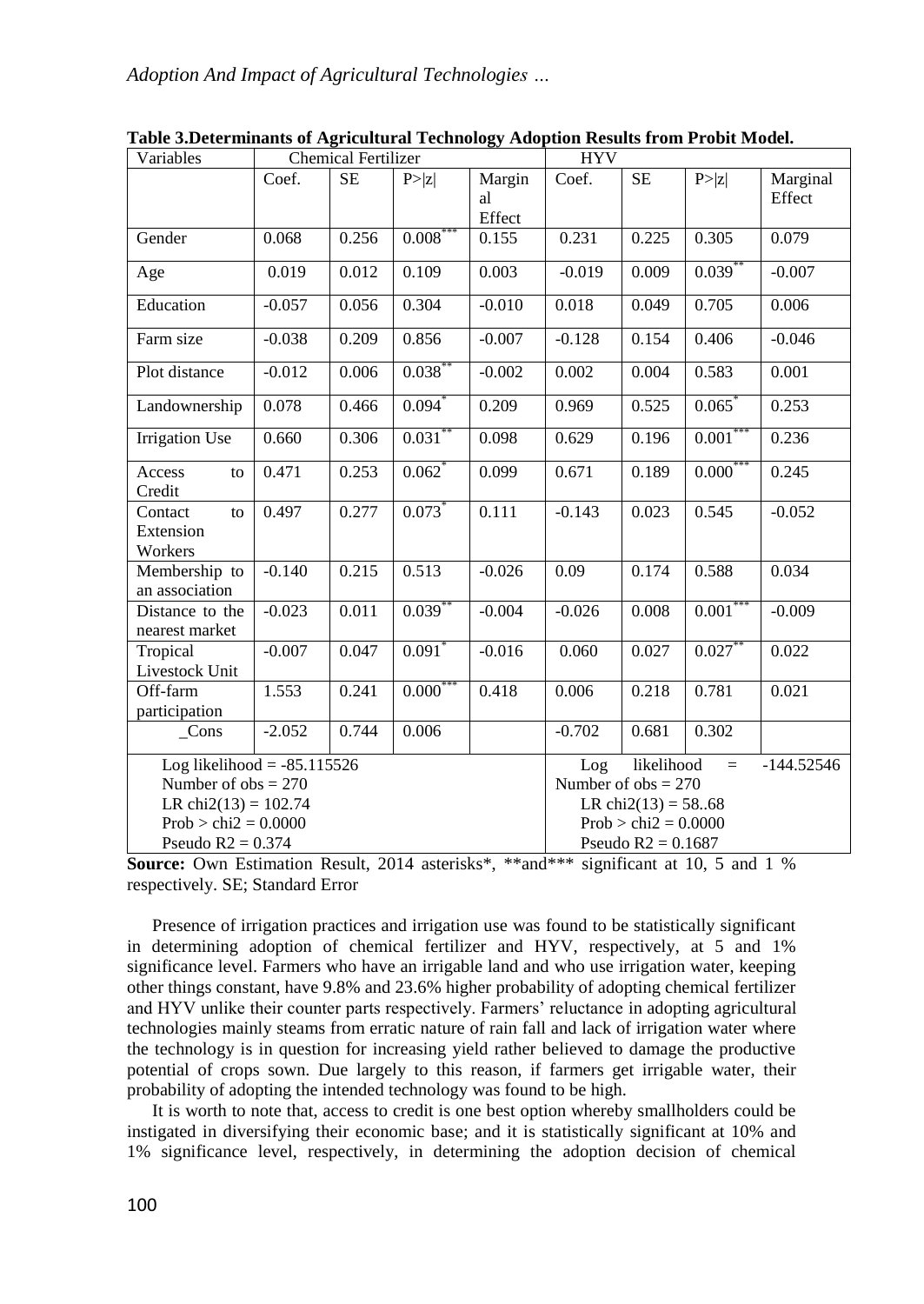fertilizer and HYV. In line with this, farm households who have credit access, keeping other things constant, have 9.9% and 24.5% higher probability of adopting chemical fertilizer and HYV unlike the credit rationed farmers respectively. As a liquidity factor, the more farmers have access to source of finance, the more likely to adopt agricultural technologies that could possibly increase crop yield.

Distance to the nearest market was negatively related with adoption of both chemical fertilizer and HYV and statistically significant at 5% and 1% level of significance respectively. Actually, there might be chemical fertilizer and HYV suppliers within a certain sub-district or village, but if once finished, to avail it again, time will fly and the probability of adopting these technologies would undoubtedly be compromised. Hence, due to on time procurement and distribution problem, as distance from the nearest market increases by one kilo meter, keeping other things constant, the probability of adopting chemical fertilizer and HYV, respectively, would decrease by 0.4% and 0.9%.

Tropical Livestock Unit that households do possess has a negative and positive relationship for adopting chemical fertilizer and HYV respectively. The presence of Tropical Livestock Unit would be an impediment for adopting chemical fertilizer where farmers do prefer utilizing manure without incurring product and transportation cost. In such scenario, farmers would prefer to use their animals' manure by transporting through their own pack animals when need arises or on time. Unlike this, the contribution of Tropical Livestock Unit for adopting HYV is positive; this might be due to the conduciveness of the land for productivity of HYV since farmers do use manure as proxy for chemical fertilizer. The magnitude of negative and positive sign indicates that, as Tropical Livestock Unit increases by one unit, keeping other things constant, the probability of adopting chemical fertilizer and HYV would decrease and increase by 1.6% and 2.2% respectively.

The regression result reveals that contact with extension workers positively affects adoption of chemical fertilizer and statistically significant at 10% level of significance. The magnitude of positive sign show that, farmers who are visited by extension agents, keeping other things constant, have 11.1% higher probability of adopting, chemical fertilizer unlike non-visited or non-contacted farmers.

Participating in different off-farm activities was found to have a positive and significant relationship with chemical fertilizer adoption decision which is statistically significant at 1% level of significance. Off-farm income could best be taken as an important ingredient of adopting chemical fertilizer in such a way that farmers could easily afford fertilizer cost; and these farmers are mostly exposed to new and updated information since they move from one town to another and contacted with different people with different background. Due to this reason, off-farm participants, citrus paribus, have 41.8% higher probability of adopting chemical fertilizer unlike off-farm non-participants.

In a nutshell, the most salient determinant factors of chemical fertilizer and HYV adoption decision are irrigation use, land ownership right security and credit access. Hence, compared with indigenous seed, HYV have higher water intake requirement; and for fruitfulness of chemical fertilizer, there has to be sufficient rainfall and irrigable water. Datar and Del Carpio (2009) argued that use of irrigation practices is an important breakthrough to adopt and produce high yielding and profitable crops. Due largely to this fact, unless there is water, farm households would become too reluctant in adopting these technologies; as if HYV could not be productive and chemical fertilizer would damage the productive potential of crops sown. Hence, farmers do not want to be risk takers and invest their resource in a barren land. The finding corroborates with the findings of Ransom *et al*. (2003); Kandji *et al*. (2006) and Paudel and Matsuoka (2008).

It is worth to note that, access to credit is one best option whereby smallholders could be instigated in diversifying their economic base and adopt all imperative yield increasing technologies. As a liquidity factor, the more farmers have access and source of finance, the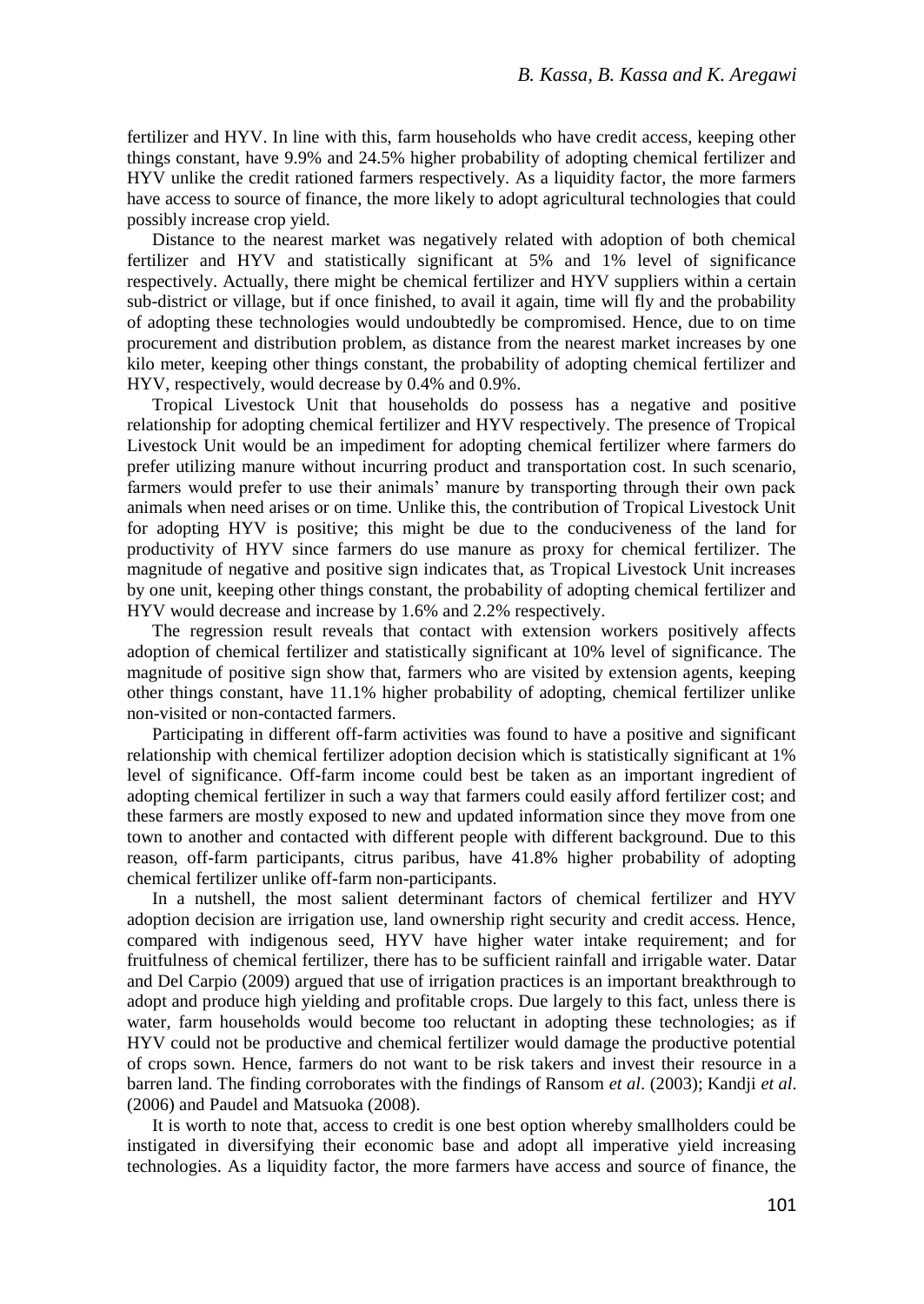more likely to adopt agricultural technologies that could possibly increase crop yield. The finding is in line with the findings of Uaiene *et al.* (2009) in Nigeria. Possibly, owning an arable land could best be taken as a prerequisite to adopt and employ agricultural technologies since farmers incur a cost. Being rational decision makers, while incurring a cost for technologies, totally, farmers want to employ technologies within their own land where the final crop yield could not be shared and sub-divided which is too common in sharecropping system. The finding is consistent with the findings of Lugandu (2013).

# **4.2 Impact of Agricultural Technology Adoption on Farm Income**

Table 4 below shows the impact of agricultural technology adoption mainly chemical fertilizer and HYV on farm income. The OLS regression model was considered as impact measurement and analysis and its estimation result is shown here under.

| <b>Explanatory Variables</b>                     | Coeff.                  | Std. Err. | t       | P >  t       |  |  |
|--------------------------------------------------|-------------------------|-----------|---------|--------------|--|--|
| <b>High Yielding Varieties</b>                   | 4717.575                | 2328.241  | 2.03    | $0.044**$    |  |  |
| <b>Chemical Fertilizer</b>                       | 6672.022                | 2722.107  | 2.45    | $0.015***$   |  |  |
| Gender                                           | 6246.228                | 2623.037  | 2.38    | $0.018***$   |  |  |
| Age                                              | $-61.795$               | 105.934   | $-0.58$ | 0.560        |  |  |
| Education                                        | 281.8286                | 558.1144  | 0.50    | 0.614        |  |  |
| Farm size                                        | 4053.782                | 1091.148  | 3.72    | $0.000***$   |  |  |
| Plot distance                                    | 43.45512                | 52.89325  | 0.82    | 0.412        |  |  |
| Landownership                                    | 4567.513                | 5293.694  | 0.86    | 0.389        |  |  |
| <b>Irrigation Use</b>                            | 75.15914                | 2490.294  | 0.03    | 0.976        |  |  |
| <b>Access to Credit</b>                          | 2902.156                | 1367.957  | 2.12    | $0.035^{**}$ |  |  |
| <b>Contact to Extension Workers</b>              | 1880.734                | 1687.631  | 1.11    | 0.266        |  |  |
| Membership to an association                     | 2213.214                | 1204.256  | 1.84    | $0.067**$    |  |  |
| Distance to the nearest market                   | $-58.938$               | 95.914    | $-0.61$ | 0.539        |  |  |
| <b>Tropical Livestock Unit</b>                   | 6766.944                | 314.8419  | 21.49   | $0.000***$   |  |  |
| Off-farm participation                           | $-2150.71$              | 1689.8    | $-1.27$ | 0.204        |  |  |
| Cons                                             | $-4098.418$             | 7533.117  | $-0.54$ | 0.587        |  |  |
| Number of $obs =$<br>270                         | $= 0.7606$<br>R-squared |           |         |              |  |  |
| $F(15, 254) = 53.79$<br>Adj R-squared = $0.7464$ |                         |           |         |              |  |  |
| Root MSE<br>Prob>F<br>$= 0.0000$<br>16228<br>$=$ |                         |           |         |              |  |  |

**Table 4.The Impact of Chemical Fertilizer and HYV Adoption on Farm Income: OLS Result**

**Source:** Own Estimation Result, 2014 asterisks\*, \*\*and\*\*\* significant at 10, 5 and 1 % respectively.

The prior hypothesis stating the positive impact of agricultural technology adoption on farm income is accepted at 5% significance level. Far beyond chemical fertilizer and HYV adoption, farm income was found to be determined positively by gender (given male headed households do have a better farm income), farm size, access to credit, membership to an association and TLU. Validating the hypothesis, chemical fertilizer adopters were much better to get birr<sup>2</sup> 6672.022 than their non-adopter counterparts. Furthermore, still validating the null hypotheses, HYV adopters were found to be earners of birr 4717.575 much better than their counter parts. Hence, the result is as expected with our hull hypotheses in such a way that, agricultural technology adopters can really produce high valued and marketable

 $\overline{\phantom{a}}$ 

 $^{2}$  Birr is Ethiopian currency where one dollar was exchanged with 19.65 Ethiopian birr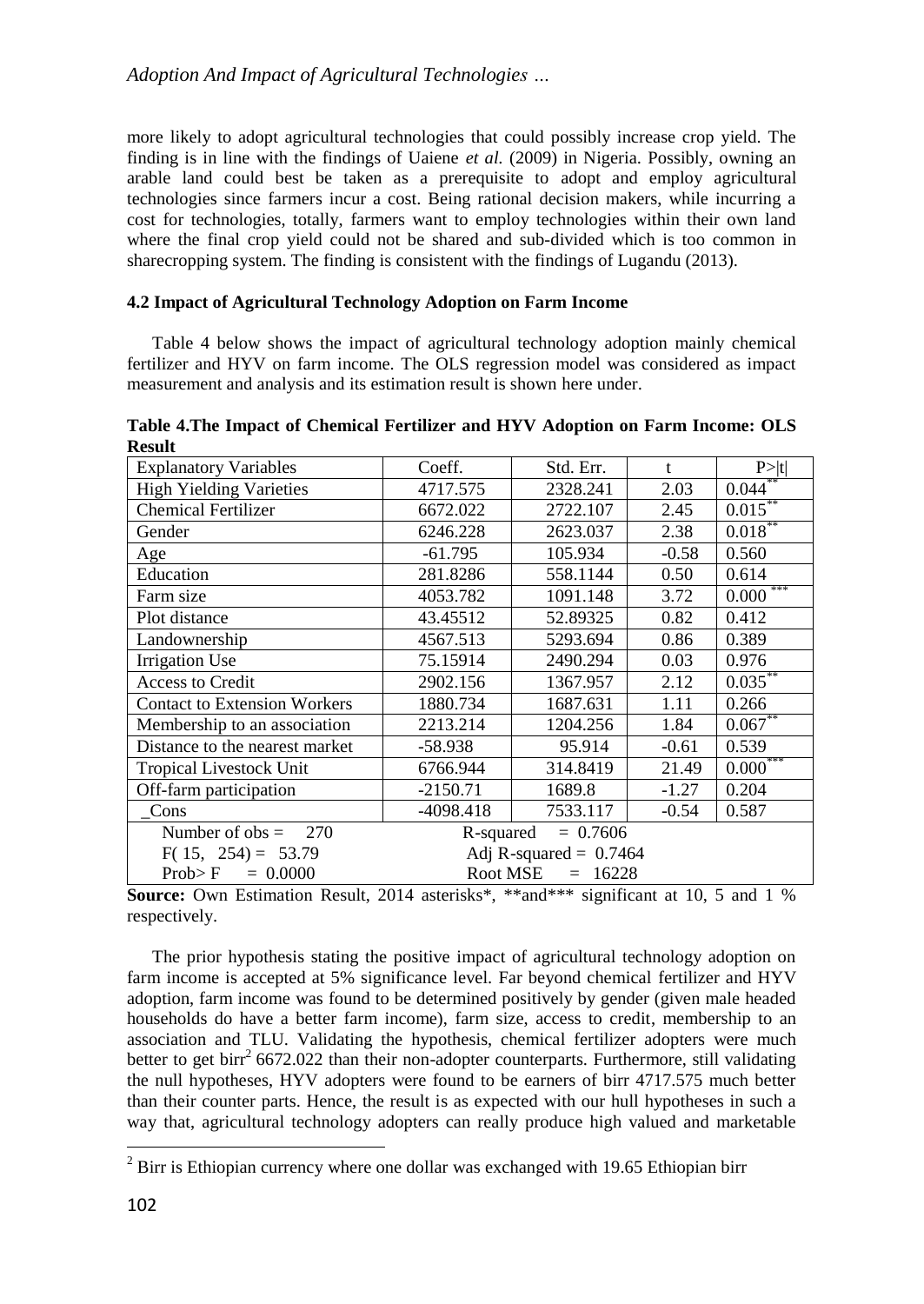crops that accelerate additional income and further motivate farm households to adopt technologies again and again.

#### **5. Conclusion and Policy Implications**

This research paper examined the underlying determinants of chemical fertilizer and HYV adoption by the rural households in Raya- Azebo and Raya-Alamata districts of Tigray region, Ethiopia. The probit regression result showed that gender, land ownership right security, irrigation use, access to credit, contact with extension workers and off-farm participation were found to be positive in determining chemical fertilizer adoption decision. Besides, plot distance from the homestead, distance to the nearest market and TLU were statistically significant while influencing chemical fertilizer adoption decision negatively. While adopting HYV, farm households' decision were positively influenced by land ownership right security, irrigation use, access to credit and TLU; whereas age and distance to the nearest market carried a negative coefficient.

In a nut shell, difficulty of accessing credit either formally and informally, feel of nonsecured land ownership right and fear of the damaging effect of technologies for crops grown due to shortage of water were found to be sound and robust results and determinants of technology adoption. Furthermore, gender, given female headed households are mainly chemical fertilizer non-adopters since they could not be exposed to new and updated agricultural information, great discrepancy have been seen and founded.

To increase and instigate the likelihood of adopting modern agricultural technologies by smallholder farmers, policy makers should put emphasis on overcoming credit market failures, irrigation problems by introducing drip and pipe irrigations, securing land ownership status of farm households and empowering female headed households to be participants and agents of change by considering a comprehensive and an integrated development of the country where their involvement is pertinent in all endeavors of the country's overall development.

#### **References**

- Abay, A., & Assefa, A. (2004). The Role of Education on the Adoption of Chemical Fertilizer under different Socioeconomic Environments in Ethiopia. *Agricultural Economics 30 (2004) 21 5-228; Available online at www- siencedirect.com*
- Adebiyi, S., & Okunlola, J.O. (2013). Factors Affecting Adoption of Cocoa Farm Rehabilitation Techniques in Oyo State of Nigeria.*World Journal of Agricultural Sciences 9 (3): 258-265, 2013 ISSN 1817-3047 DOI: 10.5829/idosi.wjas.2013.9.3.1736*
- Ajayi, O.C., Franzel, S., Kuntashula, E., & Kwesiga, F. (2003). Adoption of improved fallow technology for soil fertility management in Zambia: Empirical studies and emerging issues. Agroforestry Systems. 59: 317-326.
- Bandiera, O., & Rasul, I. (2002). Social networks and technology adoption in northern Mozambique. Technical Report 3341, CEPR Discussion Paper.
- Becerril, J., & Abdulai, A. (2009). The impact of Improved Maize Varieties on Poverty in Mexico: A Propensity Score-Approach. *World Development* 38:1024-1035.
- Benin, S., Smale, M., Gebremedhin, B., Pender, J., & Ehui, S. (2003). The Determinants of Cereal Crop Diversity on Farms in the Ethiopian Highlands.*Proceedings of the 25th International Conference of Agricultural Economists (IAAE) 16 . 22 August 2003 Durban, South Africa; ISBN Number:* 0-958-46098-1
- Besley, T., & Case, A. (1993). "Modeling Technology Adoption in Developing Countries."*The American Economic Review* 83:396-402.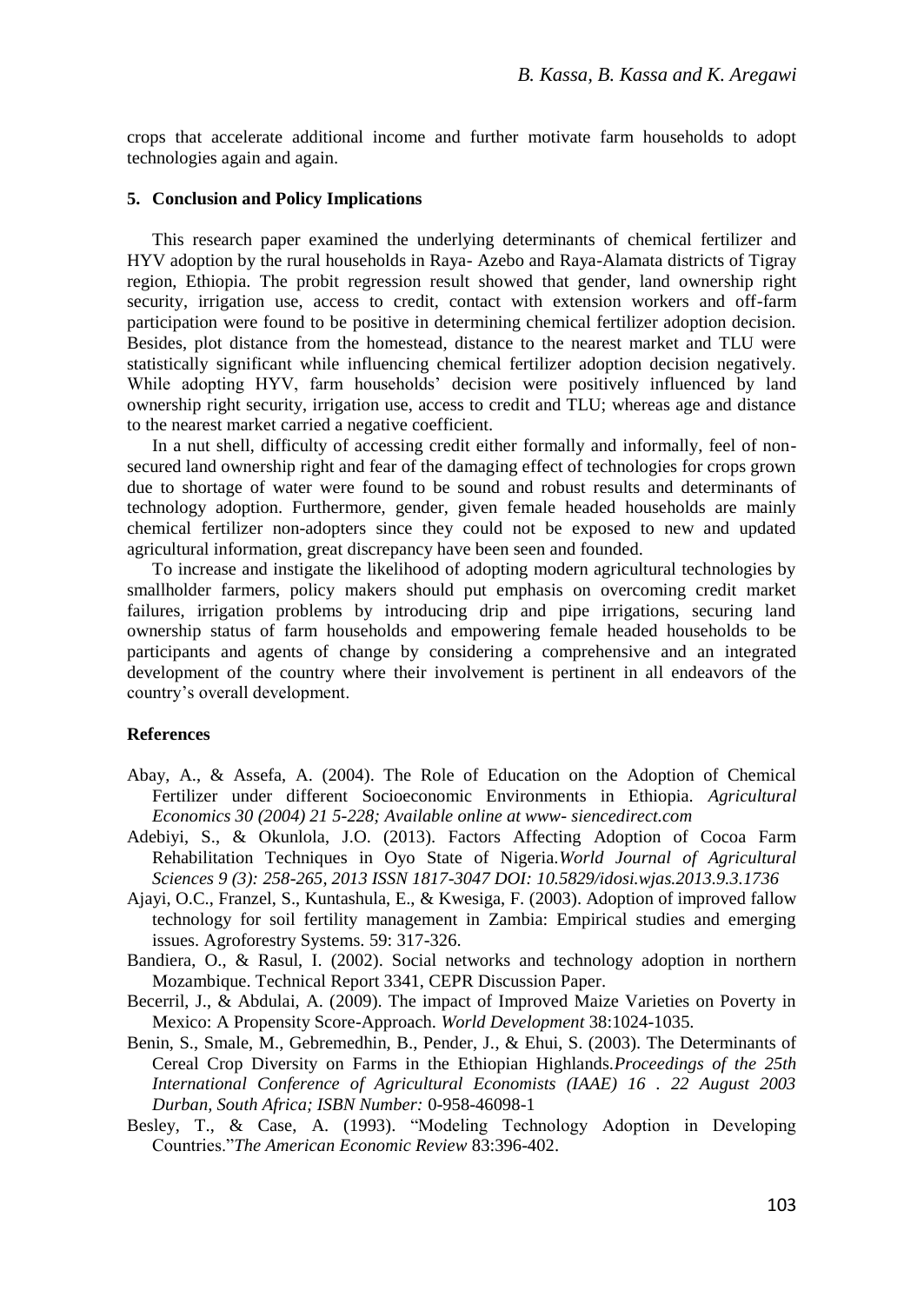- Brown L., & Haddad, L. (1994)."Agricultural Growth as a Key to Poverty Alleviation." 2020 Brief no. 7. Washington D.C.: IFPRI.
- Chiputwa, B., Langyintuo, A.S., & Wall, P. (2011). Adoption of Conservation Agriculture Technologies by Smallholder Farmers in the Shamva District of Zimbabwe*:* A Tobit application. *Paper accepted for the 2011 meeting of the Southern Agricultural Economics Association (SAEA) in Texas, USA.*
- Christensen, P., & Cook, A.D. (2003). Mali Seed Sector Development Plan. Initiative to End Hunger in Africa: Agricultural Policy Development Progarm. PCE-1-00-9-00033-00 (order No.5).Prepared for United State Agency for International Development Mali Mision. Department of State Washington D.C. 20521-2050.
- Crawford, E.W. ,Jayne, T.S., & Kelly, V.A. (2005). Alternative Approaches for Promoting Fertilizer Use in Africa, with Particular Reference to the Role of Fertilizer Subsidies.*Department of Agricultural Economics Michigan State University East Lansing, MI 48824-1039*
- Datar, G., & Del Carpio, X.V. (2009). Are Irrigation Rehabilitation Projects Good for Poor Farmers in Peru? A Spatial Regression Discontinuity Approach .*Policy Research Working Paper 5154; Impact Evaluation Series No. 42*
- Datt, G., & Ravallion, M. (1996). How Important to India's Poor is the Sectoral composition of Growth? World Bank Economic Review 10(1), 1-26.
- Dixon, J., Nalley, L., Kosina, P., La Rovere, R. Hellin, J., & Aquino, P. (2006). "Adoption and Economic Impact of Improved Wheat Varieties in the Developing World". Journal of Agricultural Sciences, Vol. 144, pp. 289-502.
- Doss, C.R., & Morris, M. L. (2001). "How Does Gender Affect the Adoption of Agricultural Innovations? The Case of Improved Maize Technology in Ghana."*Agricultural Policy* 25:27-39.
- Eshetu, M., Osman, E.I., & Etenesh, B. (2005). Improving Potato Seed Tuber Quality and Producers' Livelihoods in Hararghe, Eastern Ethiopia. *Journal of New Seeds, 7:3, 31-56*
- Foster, A., & Rosenzweig, M. (1995). Learning by doing and learning from others: Human capital and technical change in agriculture. Journal of Political Economy 103 (6), 1176- 1209.
- Foster, A.D., & Rosenzweig, M.R., (1996). Technical Change and Human-Capital Returns and Investments: Evidence from the Green Revolution. The American Economic Review, 86 (4), 931-953.
- Foster, A.D and Rosenzweig, M.R (2010). Micro economics of Technology Adoption. Economic Growth Center Yale University center discussion paper No.984 <http://www.econ.yale.edu/~egcenter/publications.html>
- Gakou A., Kebe, D., & Traoré, B. (1995). "Gestion de la fertilité des sols au Mali ;Esquisse d'un plan d'action." Sikasso, Mali: Ministère du Développement Rural et de l' Environnement, Institutd'EconomieRurale (IER), Centre Régional de la RechercheAgronomique.
- Galiba M., Camara B., & Diané, A. (1999). "Evaluation de quelques cultivars de mil et de sorgho au Mali : Hivernage 1998." Atelier des Partenairessur la planificationetl'exécution du projet FIDA." Sadoré: Niger, 24-26 February.
- Gemeda, A., Aboma, G. Verkuijl, H., & Mwangi,W. (2001). Farmers' Maize Seed Systems in Western Oromia, Ethiopia. Mexico, D.F.: International Maize and Wheat Improvement Center (CIMMYT) and Ethiopian Agricultural Research Organisation (EARO). p 32.
- Gujarati, N. (2006). Basic Econometrics, *Third Edition, McGraw Hill Book Company, New York*.
- Hossain, S., Alamgir, M., & Croach, R. (1992). Patterns and Determinants of Adoption of Farm Practices: Some evidence from Bangladesh. *Agric. Systems*, 38:1-15.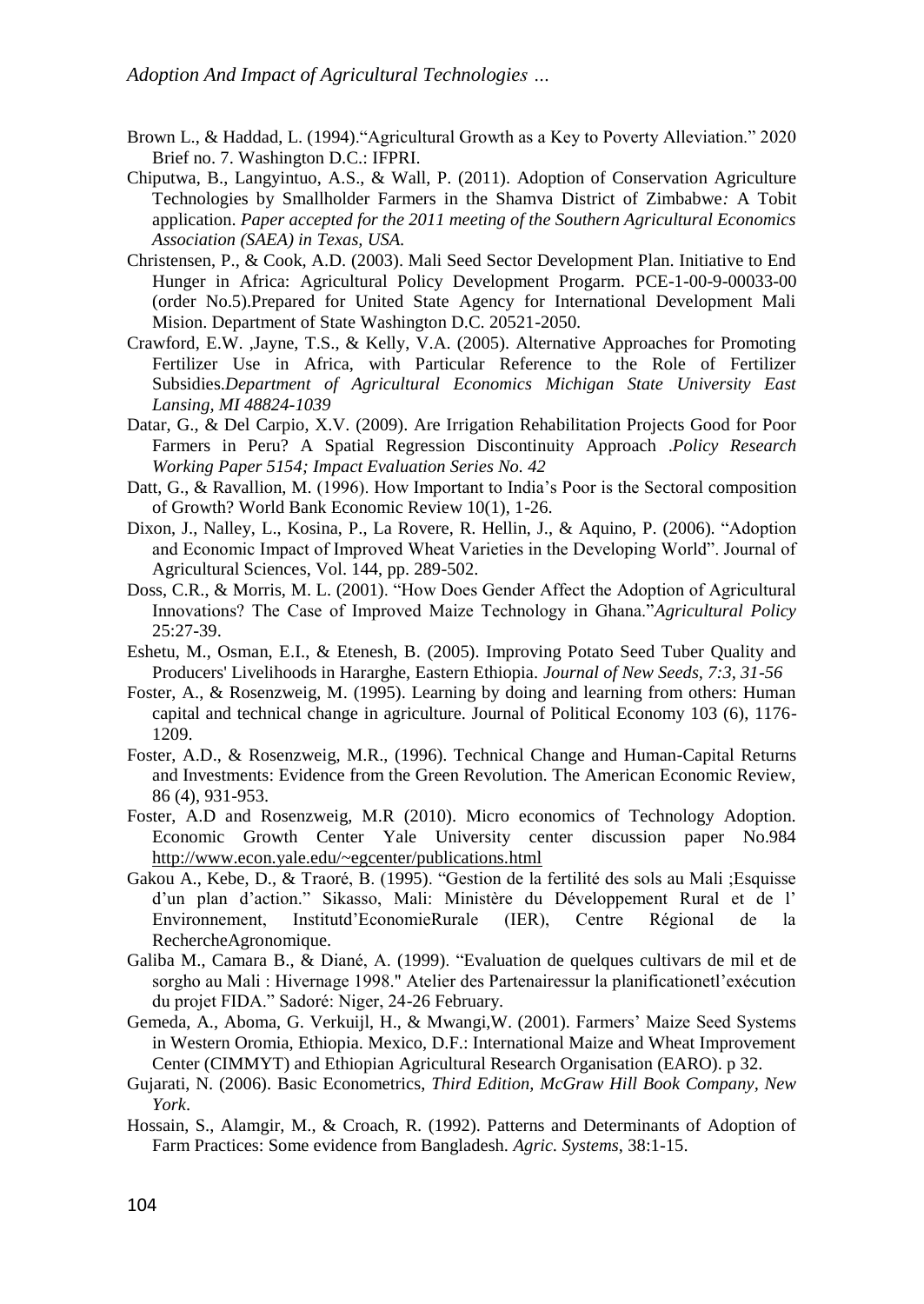- Ibrahim, M., Florkowski, W.J., & Kolavalli, S. (2012).The Determinants of Farmer Adoption of Improved Peanut Varieties and Their Impact onFarm Income: Evidence from Northern Ghana.Selected Paper prepared for presentation at the Agricultural and Applied Economics Association Annual Meeting, Seattle, WA, August 12-14, 2012
- Kandji, S.T., Verchot, L., & Mackensen, J. (2006). Impacts and Adaptation Strategies in the Agricultural Sector Impacts and Adaptation Strategies in the Agricultural Sector. World Agroforestry Centre (ICRAF) and United Nations Environment Programme (UNEP).
- Kohli, D., & Singh, N. (1997). The green revolution in Punjab, India: The economics of technical change. Technical report, Conference on Agriculture of the Punjab at The Southern Asian Institute, Columbia University.
- Koop, G. (2003). Bayesian Econometrics, John Wiley and Son. Inc., USA
- Lugandu, S. (2013). Factors Influencing the Adoption of Conservation Agriculture by Smallholder Farmers in Karatu and Kongwa Districts of Tanzania.*Presented at REPOA's18thannual research workshop held at the Kunduchi Beach Hotel, Dar es Salaam, Tanzania.*
- Menale, K., Moti, J., Bekele. S., Mmbando, F., & Muricho, G. (2012). Plot and Household-Level Determinants of Sustainable Agricultural Practices in Rural Tanzania. *Environment for Development Discussion Paper Series EfD DP 12-02*
- Mendola, M., (2007). "Agricultural Technology Adoption and Poverty Reduction: A propensity Score Analysis for Rural Bangladesh." *Food Policy* 32:372-393.
- Minten, B., Randrianarisoa, J.C., & Barrett, C.B. (2006). Productivity in Malagasy rice systems: Wealth-differentiated constraints and priorities. *Invited panel paper prepared for presentation at the International Association of Agricultural Economists Conference, Gold Coast, Australia,August 12-18, 2006*
- MoARD. (2010). Federal Democratic Republic of Ethiopia, Ethiopia's agriculture sector policy and investment framework: *Ten year road map (2010–2020). Final Report*
- MoFED. (2003). Government of the Federal Democratic Republic of Ethiopia Rural Development Policy and Strategies.*Economic Policy and Planning Department Addis Ababa*, *government printer*
- Morris, M.L., Trip, R., & Dankyi, A.A. (1999). Adoption and impact of improved maize production technologies.A case study of the Ghana Grains Development Project.Economics Program Paper 99-01.International maize and Wheat Improvement Center (CUIMMYT), Mexico.38 pp.
- Mpawenimana, J. (2005). Analysis of Socio-Economic Factors Affecting the Production of Bananas in Rwanda: A Case Study of Kanama District. *University of Nairobi*
- Nubukpo, K., & Galiba, M. (1999). *Agricultural Intensification in West Africa: Insights from Sasakawa Global 2000's Experience*. Paper presented at the workshop on agricultural transformation Sponsored by Tegemeo Institute / Egerton University, Njoro, Kenya Eastern and Central Africa Program for agricultural policy analysis (ECAPAPA), Entebbe, Uganda Michigan State University, East Lansing, Michigan, USA and United States Agency for International Development Nairobi, Kenya
- Paudel, P., & Matsuoka, A. (2008). Factors influencing of improved maize varieties in Nepal: A case study of Chitwan district. *Australian Journal of Basic and Applied Sciences* 2(4), 823-834
- Ransom, J. K., Paudyal, K., & Adhikari, K. (2003) Adoption of improved maize varieties in the hills of Nepal. *Journal of the International Association of Agricultural Economics*  29(3), 299-305.
- Samuel, G. (2006). Intensification of Smallholder Agriculture in Ethiopia: Options and Scenarios. *Paper prepared for the Future Agricultures Consortium Meeting at the Institute of Development Studies 20-22 March 2006*